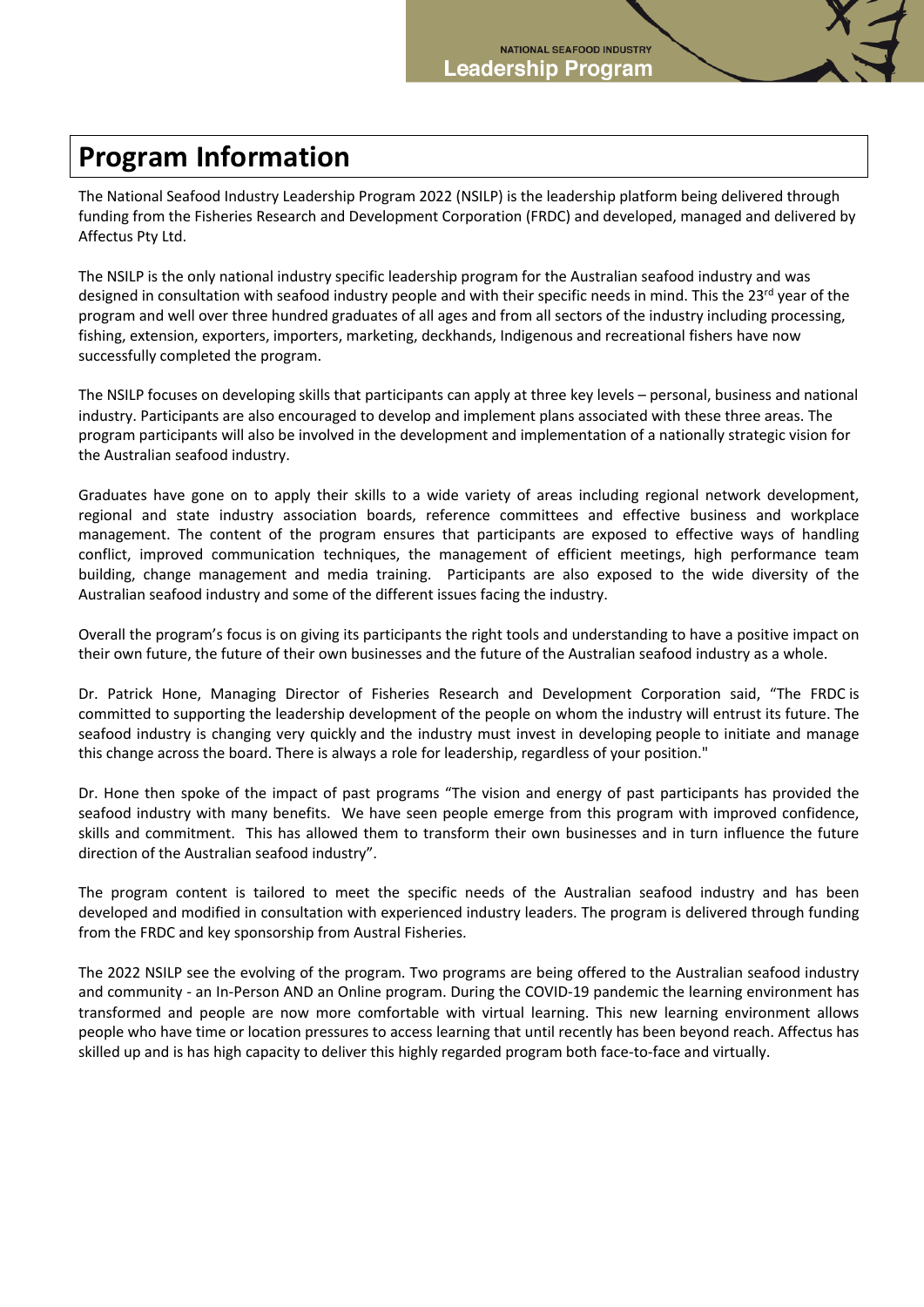# **2022 In-Person Program Information**

### **Delivery Schedule**

**Residential #1 21 – 23 June 2022 - Fremantle**

**Residential #2 6 – 8 September 2022 - Hobart**

**Residential #3 29 November – 1 December 2022 – Canberra** 

*(to be confirmed when Parliamentary Sitting Dates are finalized)*

|                                           | <b>Program Overview</b>             |                                           |                                            |                                         |                                     |                                         |                                |                                                       |
|-------------------------------------------|-------------------------------------|-------------------------------------------|--------------------------------------------|-----------------------------------------|-------------------------------------|-----------------------------------------|--------------------------------|-------------------------------------------------------|
| Residential 1                             |                                     |                                           | <b>Residential 2</b>                       |                                         |                                     | <b>Residential 3</b>                    |                                |                                                       |
| Knowing Leadership                        |                                     |                                           | <b>Experiencing Leadership</b>             |                                         |                                     | Implementing Leadership                 |                                |                                                       |
| Day 1                                     | Day 2                               | Day 3                                     | Day 4                                      | Day 5                                   | Day 6                               | Day 7                                   | Day 8                          | Day 9                                                 |
|                                           | Tour                                |                                           | Tour                                       |                                         |                                     |                                         |                                |                                                       |
| Purpose of<br>the<br>Program              | Reviewing<br>Day1                   | Understan<br>ding<br>Day 1&2              | Strategy<br>Update                         | Reviewing<br>Day 4                      | Understan<br>ding Day 5             | Meetings in<br>Canberra<br>organised by | Looking<br>forward             | ORID &<br>Day 6 & 7                                   |
| Identifying<br>Leadership                 | <b>Building</b><br>Teams            | Leadership<br>Theories<br>and<br>Practice | Understandi<br>ng Our<br>Industry<br>Panel | Teams and<br>Leadership                 | Power and<br><b>Behaviours</b>      | participants                            | Taking the<br>next step        | Lobbying<br>and Changes                               |
| Communica<br>tion I                       | Industry<br>Panel and<br>Q&A        | <b>Meetings</b>                           | <b>Strategies</b><br><b>Next Steps</b>     | Strategy $-$<br>Next Steps-<br>work and | Mission<br>and<br><b>Strategies</b> |                                         | Industry<br>Panel              | Leading the<br>industry.                              |
| Learning<br>and<br>Leadership             | Developing a<br>mission             | Strategy<br>Proposal                      |                                            | research                                | - Canberra<br>Presentati<br>ons     | Mission<br>Launch and<br>Strategy       | Parliament<br>Question<br>Time | Mission<br>Launch &<br>networking<br>afternoon<br>tea |
| Communica<br>tion II                      | Mission and<br><b>Strategy Plan</b> | Debrief<br>and<br><b>Briefing</b>         | The Media                                  | Team<br>Mission<br>Review               | Canberra<br><b>Briefing</b>         | Presentation<br>Preparation             | Parliament<br>Question<br>Time |                                                       |
| Personalities                             | Networking                          |                                           |                                            |                                         |                                     | <b>Team Dinner</b>                      | Strategy<br>Presentation       | Final session<br>briefing                             |
| <b>Team Dinner</b><br>Briefing-<br>Vision | Industry<br>Dinner                  |                                           | Industry<br><b>Dinner</b>                  | <b>Team Dinner</b>                      |                                     |                                         | <b>Team Dinner</b>             | Graduation<br><b>Dinner</b>                           |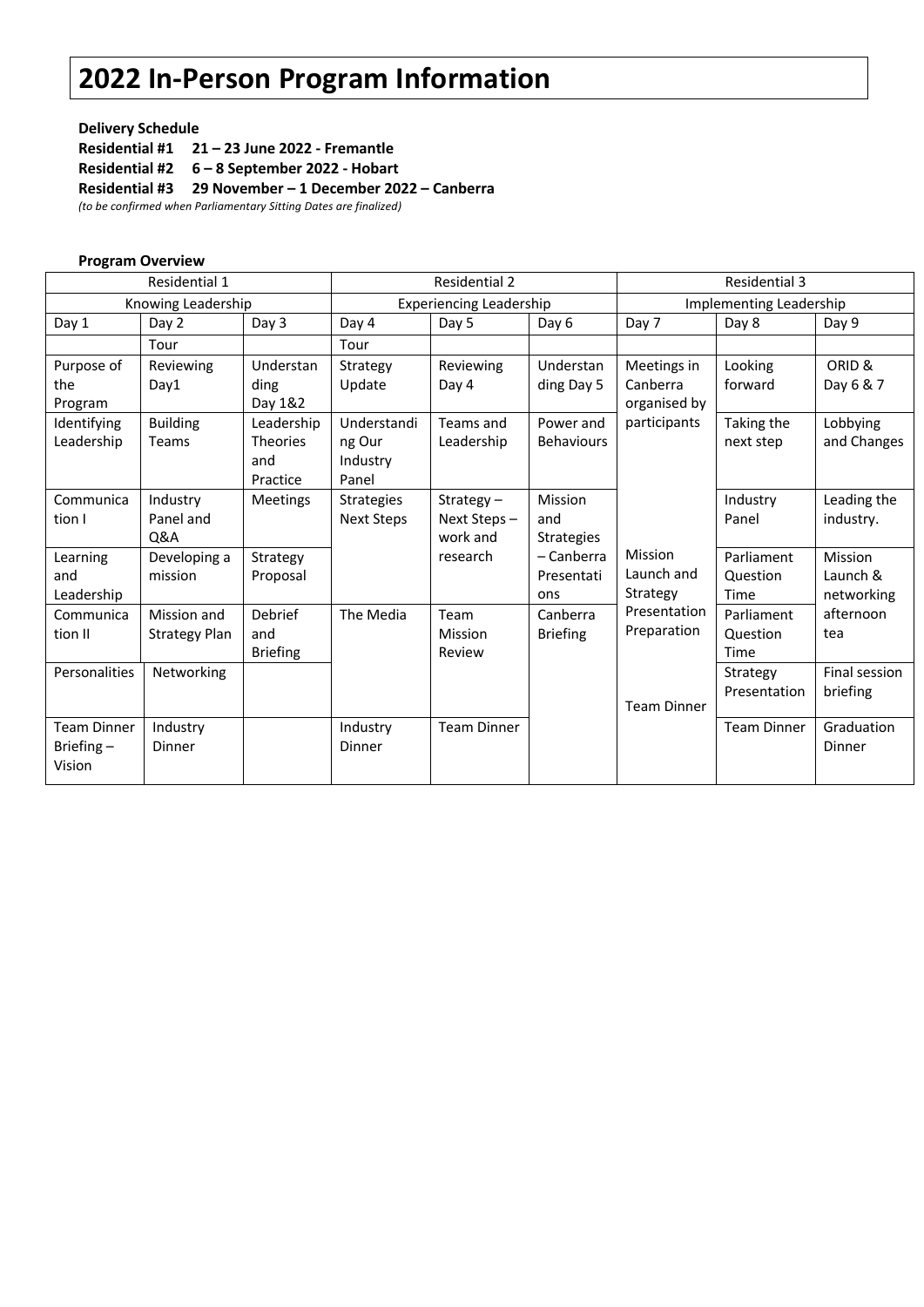## **2022 Online Program Information**

#### **Delivery Schedule**

**Session 1 –** Thursday 30 June - 10.00 – 14.00 (Eastern Time) **Session 2 -** Thursday 14 July - 16.00 – 20.30 (ET) **Session 3 -** Thursday 28 July - 10.00 – 14.00 (ET) **Session 4 -** Thursday 11 August - 16.00 – 20.30 (ET) **Session 5 -** Thursday 25 August - 10.00 – 14.00 (ET) **Session 6 -** Thursday 8 September - 16.00 – 20.30 (ET) **Session 7 -** Thursday 22 September - 10.00 – 14.00 (ET) **Session 8 -** Thursday 6 October - 16.00 – 20.30 (ET) **Session 9 -** Thursday 20 October - 10.00 – 14.00 (ET) **Session 10 -** Thursday 3 November - 16.00 – 20.30 (ET) **Session 11 -** Thursday 17 November - 10.00 – 14.00 (ET) **Session 12 -** Thursday 1 December - 16.00 – 20.30 (ET) **Session 13 -** Thursday 15 December - 10.00 – 14.00 (ET)

#### **Program Overview**

| Session 1                                | <b>Session 2</b>                                  | <b>Session 3</b>                                           | <b>Session 4</b>                                                         | <b>Session 5</b>                                    | Session 6                                                | <b>Session 7</b>                                 |
|------------------------------------------|---------------------------------------------------|------------------------------------------------------------|--------------------------------------------------------------------------|-----------------------------------------------------|----------------------------------------------------------|--------------------------------------------------|
| Purpose of<br>NSILP (30mins)             | Communication<br>II(45 mins)                      | <b>Industry Tour</b><br>$(30 \text{ mins})$                | <b>Industry Tour</b><br>$(30 \text{ mins})$                              | Reviewing<br>Session 3 & 4<br>$(60 \text{ mins})$   | Teams and<br>Leadership (90<br>mins)                     | <b>Industry Tour</b><br>$(30 \text{ mins})$      |
| Learning and<br>Leadership (30<br>Mins)  | BREAK (15 mins)                                   | Reviewing<br>Session 1 & 2<br>$(45$ Mins)                  | BREAK (15 mins)                                                          | BREAK (15 mins)                                     | BREAK (15 mins)                                          | <b>BREAK 15 mins</b>                             |
| BREAK (15 mins)                          | Communication<br>II(45 mins)                      | BREAK (15 mins)                                            | Vision and<br>Mission<br>Finalised (60<br>mins)                          | Leadership<br>Theories and<br>Practice (60<br>Mins) | Strategy<br><b>Working Groups</b><br>Update (60<br>mins) | Handling<br>Conflist (75<br>mins)                |
| Personal and<br>Team Values (60<br>mins) | BREAK (15 mins)                                   | <b>Building Teams</b><br>$(45 \text{ mins})$               | BREAK (15 mins)                                                          | BREAK (15 mins)                                     | BREAK (15 mins)                                          | <b>BREAK 15 mins</b>                             |
| BREAK (15 mins)                          | Personalities (75<br>mins)                        | BREAK (15 mins)                                            | Mission<br><b>Strategies</b><br>Confirmed and<br>Recorded (30<br>mins)   | Meetings (60<br>mins)                               | Media and<br>Messages (60<br>Mins)                       | <b>Industry Panel</b><br>$(75 \text{ mins})$     |
| Identifying<br>Leadership (30<br>mins)   | BREAK (15 mins)                                   | <b>Industry Panel</b><br>$(75 \text{ mins})$               | Networking<br>Theory and<br><b>Event Briefing</b><br>$(60 \text{ mins})$ | BREAK (15 mins)                                     | Hang Out<br>Optional                                     | Networking<br>Review and<br>Actions (30<br>mins) |
| BREAK (10 mins)                          | Team Work -<br>Vision and<br>Mission (60<br>mins) | Vision and<br><b>Mission Update</b><br>$(45 \text{ mins})$ | BREAK (30 mins)                                                          | <b>Mission Strategy</b><br>Report-Back (15<br>mins) |                                                          |                                                  |
| Communication<br>$1(50 \text{ mins})$    | Drinks and<br>Hangout -<br>Program<br>requirement |                                                            | Networking<br>Event (90 mins)<br>Program<br>requirement.                 |                                                     |                                                          |                                                  |